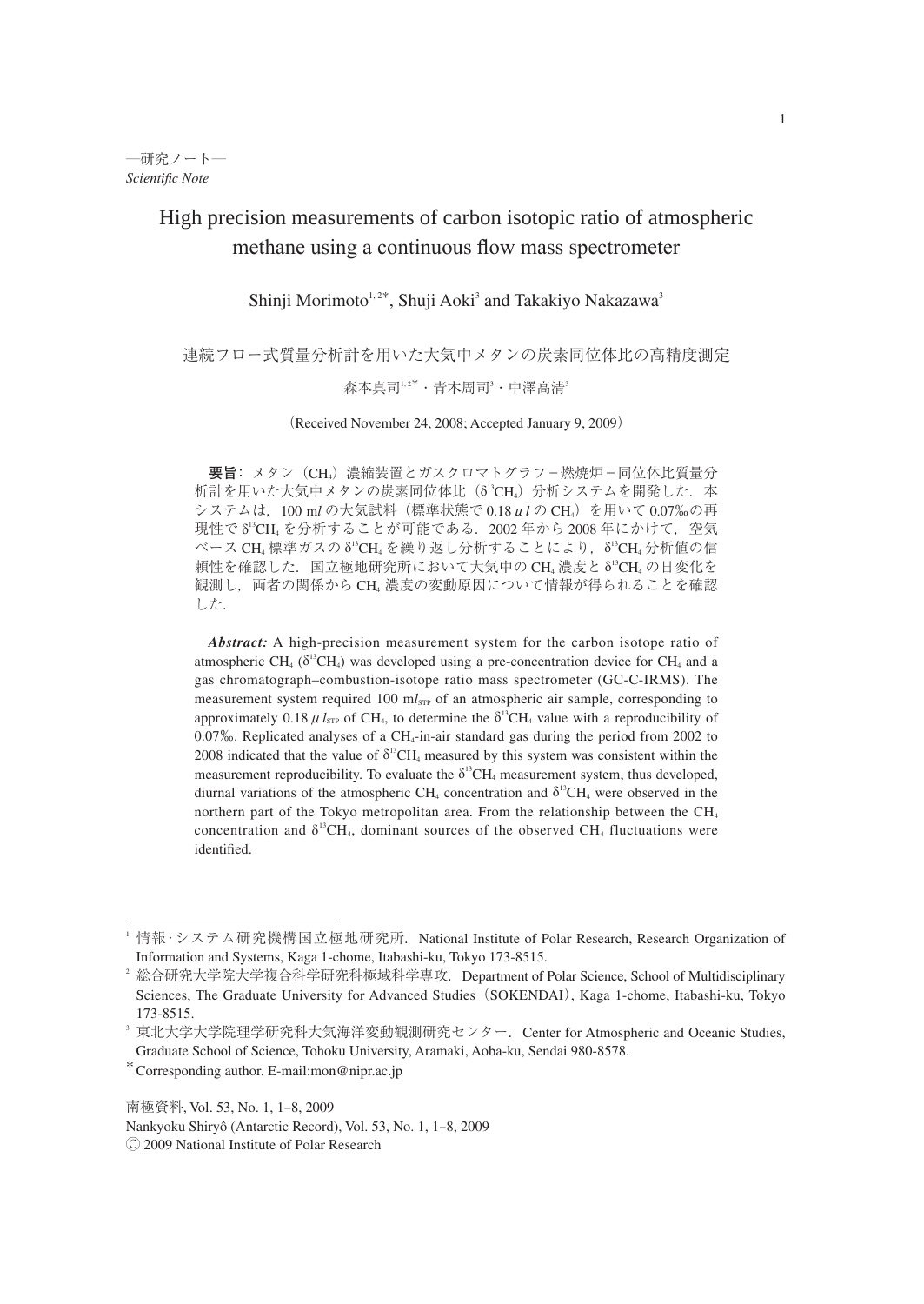## **1. Introduction**

Methane (CH4) is one of the most important greenhouse gases, and its increase in the atmosphere over the past 250 years has been clarified by ice core studies and direct atmospheric observations (Etheridge *et al.,* 1998; Steele *et al.,* 1987). Since the 1980s, systematic observations of the atmospheric CH4 concentration have been expanded around the world at ground stations and using ships and aircrafts (Aoki *et al.,* 1992; Dlugokencky *et al.,* 1994; Matsueda and Inoue, 1996). These observations have shown a rapid increase of CH<sub>4</sub> in the 1980s, followed by a gradual decrease of the increase rate through the 1990s; the causes of such long-term variability are under discussion (Dlugokencky *et al.,* 2003). The carbon isotope ratio of CH<sub>4</sub>,  $\delta^{13}CH_4$  (‰), defined as

$$
\delta^{13}CH_4 = ((^{13}CH_4)^{12}CH_4)_{\text{sample}} / (^{13}C^{12}C)_{\text{V-PDB}} - 1) \times 10^3,
$$
 (1)

where V-PDB denotes the international standard of  $\delta^{13}C$  (Coplen *et al.*, 1983), provides information on sources and sinks of CH<sub>4</sub>. CH<sub>4</sub> released from biomass burning, fossil fuel and microbial sources have characteristic  $\delta^{13}CH_4$  values of approximately  $-25$ ,  $-40$  and  $-60\%$ , respectively, and the  $\delta^{13}CH_4$ value of CH<sub>4</sub> destroyed by reaction with OH radicals is  $-53%$  (Quay *et al.,* 1999). Precise measurements of  $\delta^{13}CH_4$  together with the CH<sub>4</sub> concentration therefore give us additional information on the CH<sub>4</sub> cycling. Monitoring stations for  $\delta^{13}CH_4$ , however, are still sparse.

We have developed a high-precision measurement system for  $\delta^{13}CH_4$  in the atmospheric CH<sub>4</sub> using a pre-concentration device for  $CH<sub>4</sub>$  and a gas chromatograph-combustion-isotope ratio mass spectrometer (GC-C-IRMS). With this measurement system, the  $\delta^{13}CH_4$  value of the atmospheric CH<sub>4</sub> can be precisely determined by using 100 m*l* of air sample, which is approximately one-fiftieth or onehundredth of the sample amount required for traditional  $\delta^{13}CH_4$  analysis (Quay *et al.*, 1999; Lowe *et al.*, 1999). Because of the reduced sample amount required to determine  $δ<sup>13</sup>CH<sub>4</sub>$  precisely, frequent  $δ<sup>13</sup>CH<sub>4</sub>$ observations become possible even at Arctic and Antarctic stations and air samples extracted from air bubbles in ice cores can be analyzed. We have continued systematic  $\delta^{13}CH_4$  observations of atmospheric CH4 at Ny-Ålesund, Svalbard (79°N, 12°E) (Morimoto *et al.,* 2006) and Syowa Station, Antarctica (69°S, 40°E) using the system since 1996 and 2000, respectively. This paper describes the technical details of our  $\delta^{13}CH_4$  measurement system.

# **2. Measurement system for δ**<sup>13</sup>**CH**<sup>4</sup>

The measurement system for  $\delta^{13}CH_4$  consists of a CH<sub>4</sub> extraction and purification unit, a gas chromatograph (GC), a combustion furnace and a continuous flow isotope ratio mass spectrometer (IRMS).

To extract and purify CH4 from the air sample, we used a commercially available pre-concentration unit (Thermo-Fischer, PreCON unit) with several modifications. Fig. 1 shows a schematic diagram of the PreCON unit used for the system. A similar configuration of the  $CH<sub>4</sub>$  extraction line was also reported by Merritt *et al.* (1995), Rice *et al.* (2001) and Miller *et al.* (2002). As shown in Fig. 1, the unit has four traps for  $H_2O/CO_2$  removal from the air sample (chemical trap and T1), CH<sub>4</sub> extraction (T2) and CH4 cryo-focusing (T3). The air sample stored in a 100 m*l* Pyrex glass flask with O-ring seal stop cocks at both ends is introduced by pure helium gas (Japan Air Gases, N-60) into the front end of the chemical trap. The chemical trap is a Pyrex glass tube, 6 mm o.d. and 250 mm long, containing magnesium percolate and Ascarite to adsorb  $H<sub>2</sub>O$  and  $CO<sub>2</sub>$  in the air sample. The  $H<sub>2</sub>O$  and  $CO<sub>2</sub>$  still remaining in the air sample are further removed at T1, which is a stainless steel tube, 1/16 inch *o.d.* and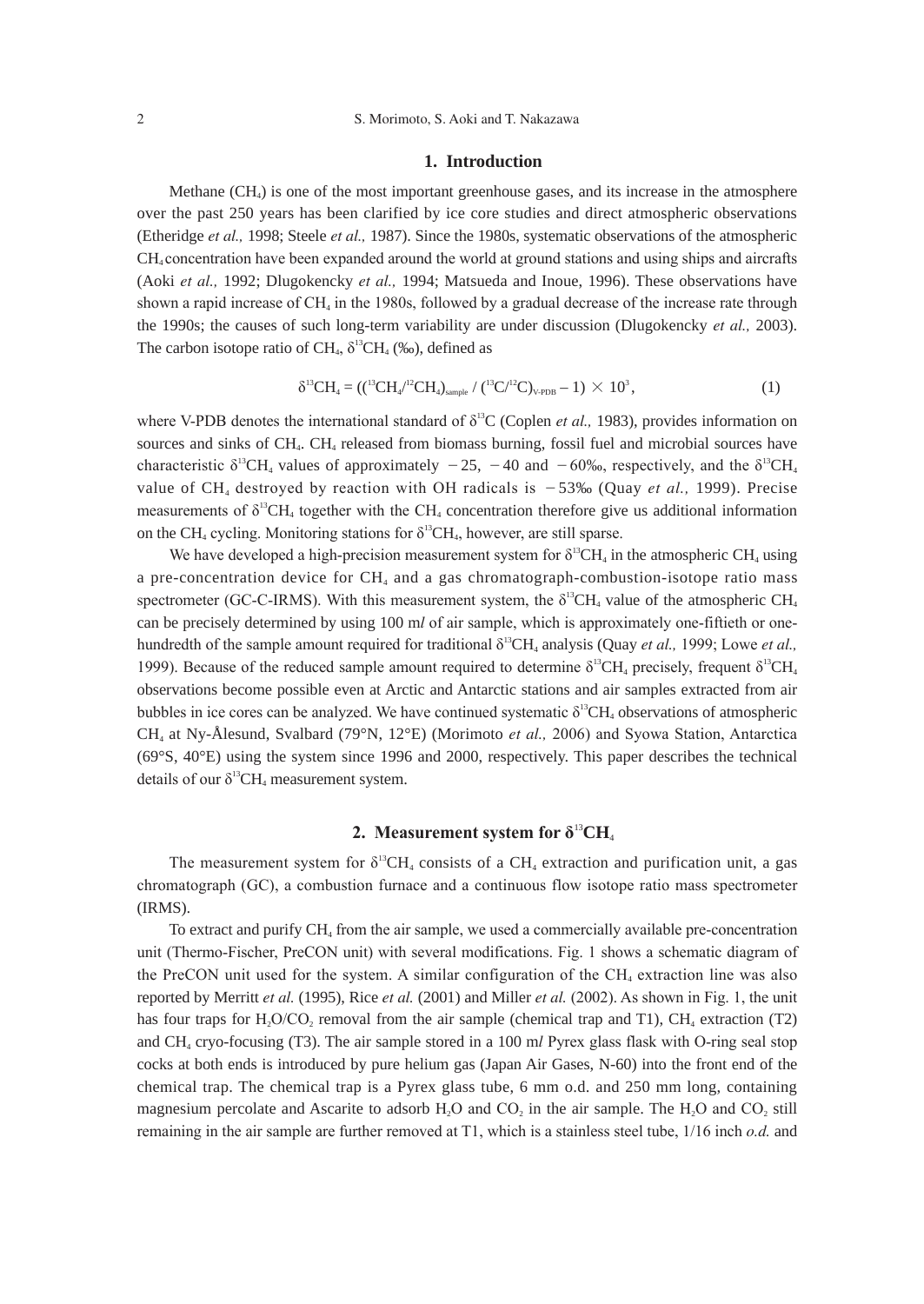

*Fig. 1. Schematic representation of the modified pre-concentration (PreCON) unit and gaschromatograph-combustion unit.*

300 mm long, immersed in liquid nitrogen (LN<sub>2</sub>,  $-197^{\circ}$ C). The air sample then flows into the CH<sub>4</sub> extraction trap (T2), which is kept at  $-123^{\circ}$ C. The T2 trap is a stainless steel tube,  $1/8$  inch *o.d.* and 300 mm long, containing 100/120-mesh HayeSep-D (Hayes Separation).

To maintain the temperature of the T2 trap at  $-123^{\circ}$ C, heating and cooling are applied: heated with a silicon-coated wire heater coil (Nihon Dennetsu Keiki, AC100V/45W) on the T2 trap, and cooled with LN2. The heater is controlled by a temperature controller (OMRON, E5CK); the temperature of the T2 trap is measured with a sheathed thermocouple. The T2 trap with the heater coil and the thermocouple are placed in a U-shaped copper tube  $(1/2 \text{ inch } o.d.)$  to prevent LN, from penetrating into the trap. The CH<sub>4</sub> molecules in the air sample remains in the T2 trap at  $-123^{\circ}$ C and other major components (such as  $N_2$  and  $O_2$ ) flow out from the vent port. The extracted CH<sub>4</sub> is then released from the T2 trap by taking the T2 trap out of the LN, bath, and transferred by helium gas flow into the cryo-focusing trap (T3). The T3 trap is a glass capillary column (CP-PoraBOND), diameter and length of 0.32 mm and 300 mm, respectively, and cooled to  $-197^{\circ}$ C.

The concentrated  $CH_4$  at the modified PreCON unit is further purified by using a gas chromatograph (GC; Agilent Technologies, 5890N) with a PoraPLOT-Q capillary column at a temperature of 30°C. A combustion furnace containing NiO, CuO and Pt wires at 940°C is placed at the outlet of the GC column to oxidize the  $CH<sub>4</sub>$  into CO<sub>2</sub> and H<sub>2</sub>O. The H<sub>2</sub>O molecules generated in the furnace are removed by a Naflon drier (semipermeable membrane tube) connected downstream of the furnace. The CH<sub>4</sub>-derived CO<sub>2</sub> enters a continuous flow mass spectrometer (Thermo-Fischer, MAT-252) via an open split for carbon isotope ratio analysis.

To calculate the carbon isotope ratio of CH<sub>4</sub>, a reference gas with known values of  $\delta^{13}C$  and  $\delta^{18}O$  in the V-PDB scale was also introduced into the mass spectrometer after the  $CH<sub>4</sub>$ -derived CO<sub>2</sub> was analyzed. Our reference gases are pure CO<sub>2</sub> gas filled in a 10 *l* aluminum cylinder at a pressure of approximately 4.0 MPa. Their  $\delta^{13}C$  and  $\delta^{18}O$  values were determined against primary standard CO<sub>2</sub>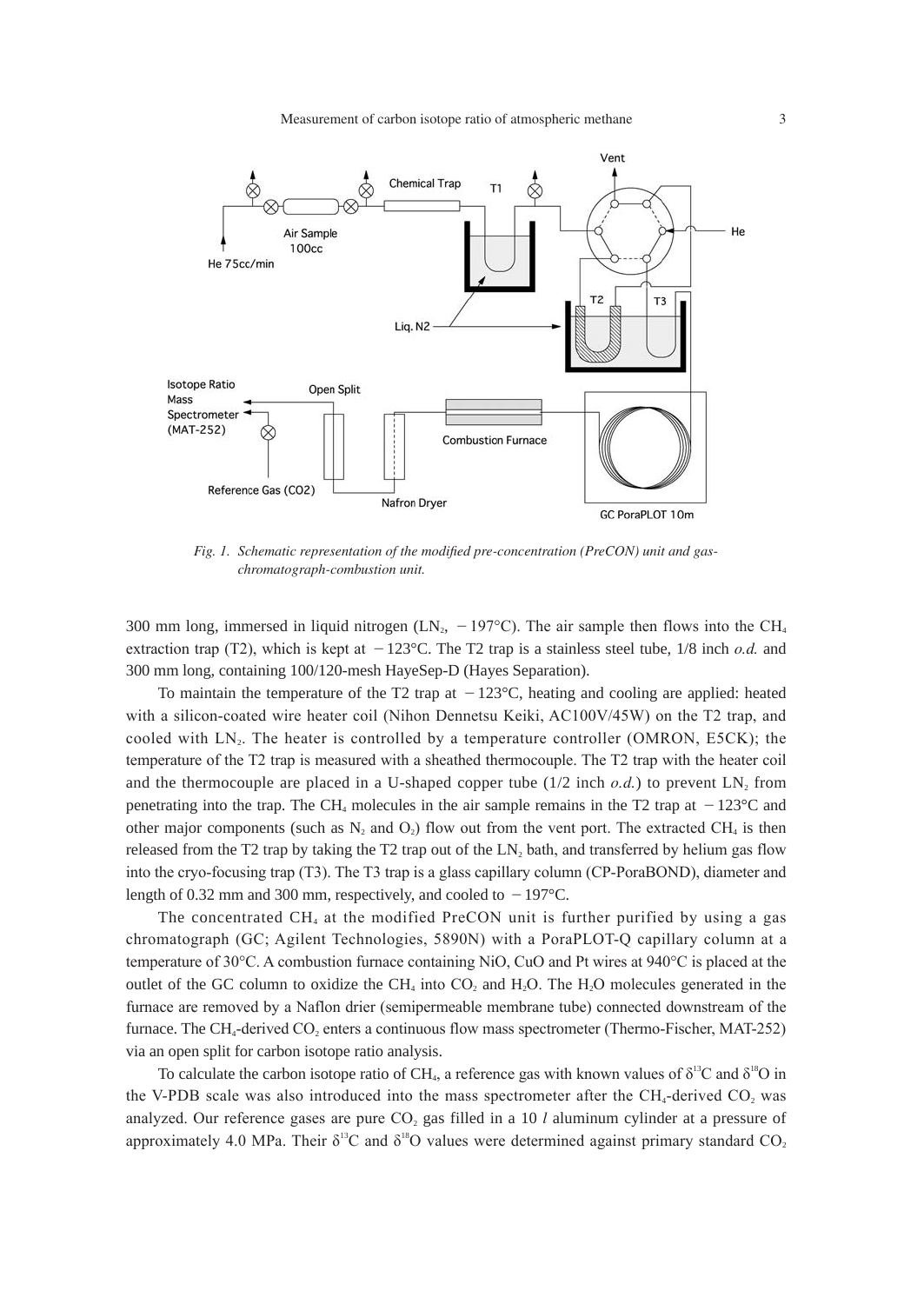gases produced from NBS-18 and NBS-19 at Tohoku University (Nakazawa *et al.,* 1993*,*1997). The isotope ratios of the reference gases were confirmed to have been stable within the measurement precisions of 0.02 and 0.05‰ for  $\delta^{13}C$  and  $\delta^{18}O$ , respectively, by comparing them with working standard gases maintained by Tohoku University using a mass spectrometer, MAT-deltaS (Nakazawa *et al.,* 1993).

# **3. Reproducibility and consistency of the**  $\delta^{13}CH_4$  **analysis**

To examine the analytical reproducibility and long-term stability of the  $\delta^{13}CH_4$  measurement system, CH<sub>4</sub>-in-air standard gases (Taiyo-Nissan Co.; hereafter denoted as test gases) stored in 47 *l* high-pressure cylinders, of which CH<sub>4</sub> concentrations are close to those in the atmosphere (*c.a.* 1.8) ppmv), were analyzed for  $\delta^{13}CH_4$ . Histograms and time-series of deviations of each measured value of  $\delta$ <sup>13</sup>CH<sub>4</sub> from their averages from 2002 to 2008 are shown in Figs. 2 and 3, respectively. The total number of the analyses shown in the figures was 645. The standard deviation of the  $\delta^{13}CH_4$  analyses was calculated to be 0.07‰, which is similar to the values reported by Miller *et al.* (2002) and Rice *et al.* (2001). Since we analyzed an air sample for  $\delta^{13}CH_4$  at least twice, the standard error of the mean value becomes less than 0.05‰. As shown in Fig. 3, the  $\delta^{13}CH_4$  values of the test gas analyzed by our system distribute about their mean value without any long-term trend. This fact suggests that the measurement system for  $\delta^{13}CH_4$  and the isotope ratios of the reference gas had been stable within our measurement reproducibility for the period 2002 to 2008.



Fig. 2. Histogram of the  $\delta^{^{13}}CH_4$  values obtained by replicate analyses of a *test gas with a CH<sub>4</sub></sub> concentration of 1.8 ppmv. The*  $\delta^{^{13}}CH_4$  *values are shown as deviations from their average during the period 2002*-*2008.*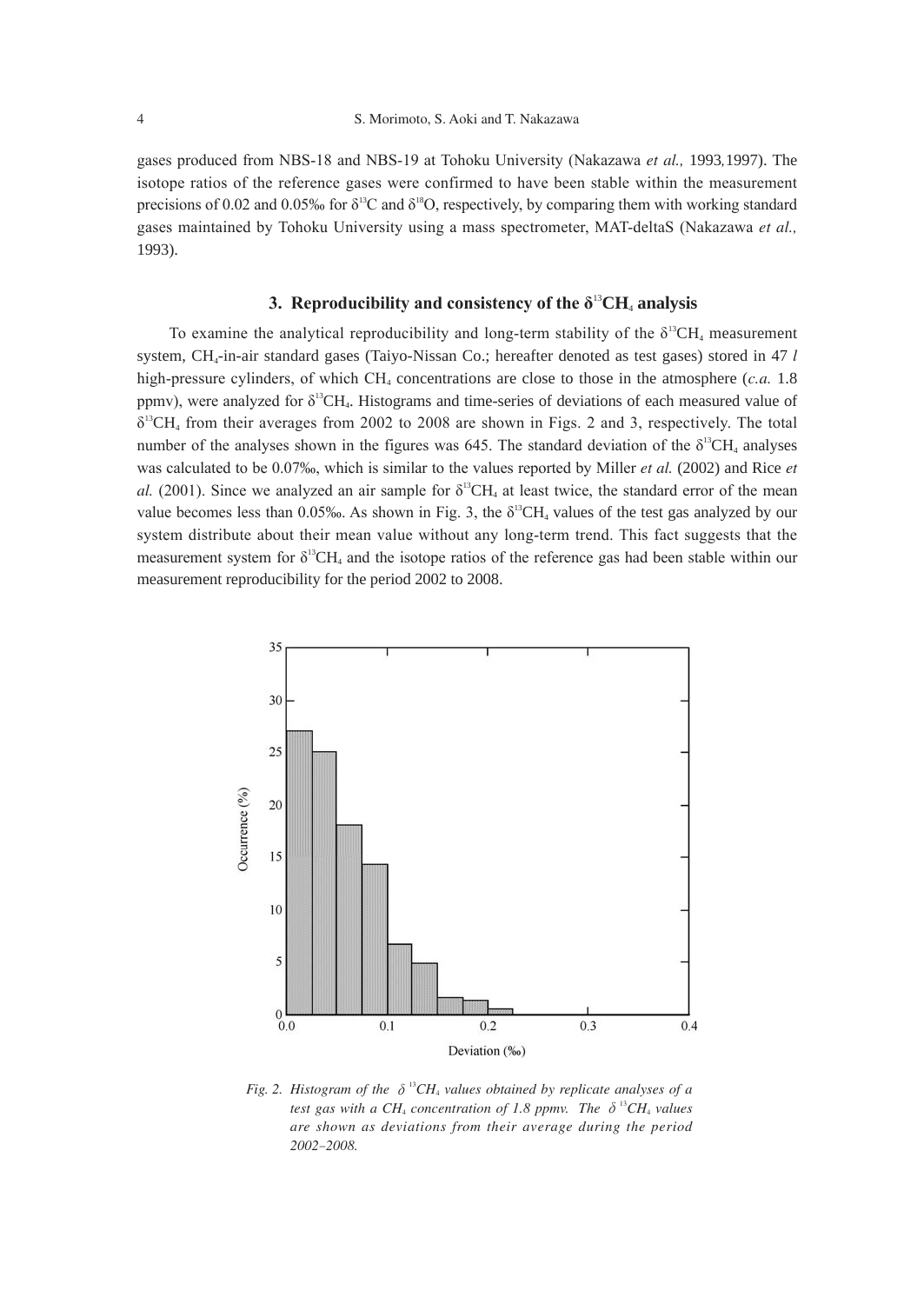

*Fig.* 3. Temporal variations of the  $\delta$  <sup>13</sup>CH<sub>4</sub> values obtained by analyzing a test gas. The  $\delta$  <sup>13</sup>CH<sub>4</sub> *values are shown as deviations from their average during the period 2002*-*2008.*



*Fig.* 4. Relationship between the sample amount and measured  $\delta$  <sup>13</sup>CH<sub>4</sub> values, together with their *standard deviations* (1  $\sigma$ ). The  $\delta$  <sup>13</sup>CH<sub>4</sub> values are shown as deviations from an average of *values obtained by analyzing 100 ml air samples.*

To examine the dependence of the  $\delta^{13}CH_4$  measurements on the sample size, we replicated the analyses of the test gas, decreasing the amount from 100  $m_{s_{\text{NP}}}$  to 5  $m_{s_{\text{TP}}}$ , corresponding to the CH<sub>4</sub> amount from 0.18  $\mu$   $l_{STP}$  to 0.01  $\mu$   $l_{STP}$ . Fig. 4 shows the relationship between the sample volume used for the  $\delta^{13}CH_4$  analysis and the measured value of  $\delta^{13}CH_4$ , together with their standard deviations. As seen in the figure, there is no significant trend in the  $\delta^{13}CH_4$  values; however, the standard deviation increases remarkably with decrease of sample volume, especially in a range of less than 60 ml<sub>STP</sub>.

Inter-comparison of the  $\delta^{13}CH_4$  scales with the National Institute of Water and Atmospheric Research (NIWA), New Zealand (Lowe *et al.,* 2004) was carried out in 2004 using four air samples,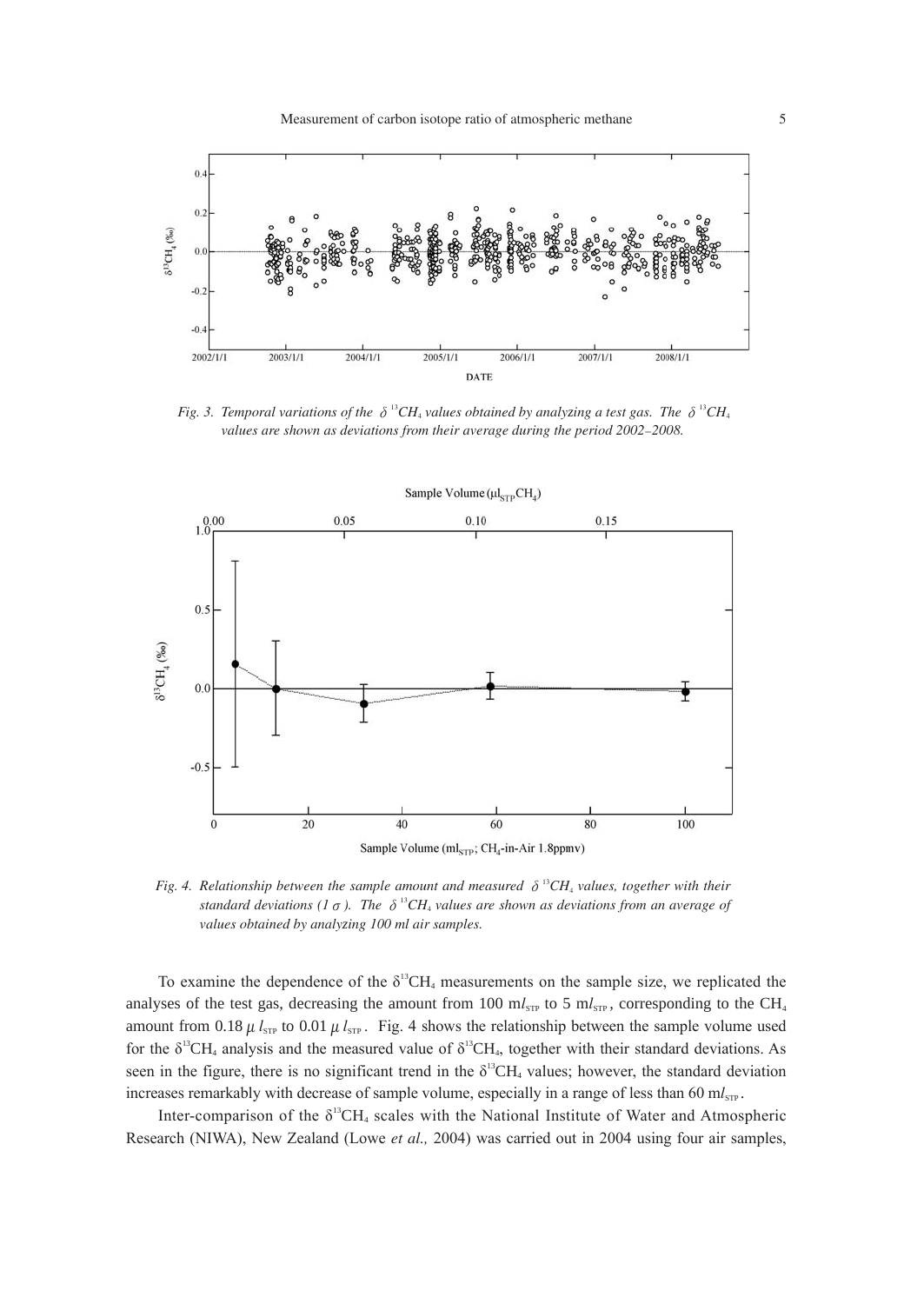with  $\delta^{13}$ CH<sub>4</sub> values ranging from -38 to -57‰. The results showed that our scale is 0.37  $\pm$  0.04‰ heavier than the NIWA scale at atmospheric δ<sup>13</sup>CH<sub>4</sub> levels. The source of the difference is still not clear; however, our  $\delta^{13}CH_4$  data are confirmed to be internally consistent by the "test gases" analyses as shown in Fig. 4.

# **4. Diurnal variations of δ**<sup>13</sup>**CH**4 **observed in Tokyo, Japan**

To examine the measurement system, air samples collected on the roof of our institute (National Institute of Polar Research) located in the northern part of the Tokyo metropolitan area were analyzed for  $\delta^{13}$ CH<sub>4</sub> during the period September 20–21, 2000. The air sample was obtained every 1–3 hours into an 800 ml stainless steel flask at a pressure of about 0.9 MPa. The CH<sub>4</sub> concentrations of the air samples were also determined by using a gas chromatograph equipped with a flame ionization detector (Shimadzu, GC-8A) at a reproducibility of 1.0 ppbv (Aoki *et al.,* 1992).

Fig. 5 shows the temporal variations of the CH<sub>4</sub> concentration and  $\delta^{13}CH_4$  obtained during the two days. Consistent with other observations at urban sites  $(e.g.,$  Lowry  $et al., 2001)$ , the CH<sub>4</sub> concentration showed maximum and minimum values in the early morning and after noon, respectively. Short-term variations of the CH<sub>4</sub> concentration and  $\delta^{13}$ CH<sub>4</sub> correlate positively for the period from 1500 local time (LT) on September 20 to 0000 LT on September 21, and negatively for the remaining hours. The rate of change of  $\delta^{13}CH_4$  with respect to the CH<sub>4</sub> concentration was calculated to be +5.5  $\pm$  2.0‰/ppmv for the period 1500-0000 LT, and  $-3.8 \pm 0.3\%$  /ppmv for the remaining hours. If CH<sub>4</sub> is added into the atmosphere from microbial sources, fossil fuel sources, biomass burning, or atmospheric CH4 is destroyed by reaction with OH radials, the respective change rates of  $\delta^{13}CH_4$  relative to the CH<sub>4</sub> concentration are expected to be  $-6.6$ ,  $+3.9$ ,  $+11.8$  and  $-2.9%$ /ppmv. These factors can be derived



*Fig. 5. Diurnal variations of the CH*4 *concentration (closed circles; right axis)*  and  $\delta^{^{13}}CH_4$  (open circles; left axis) observed in the northern Tokyo *metropolitan area on September 20-21, 2000.*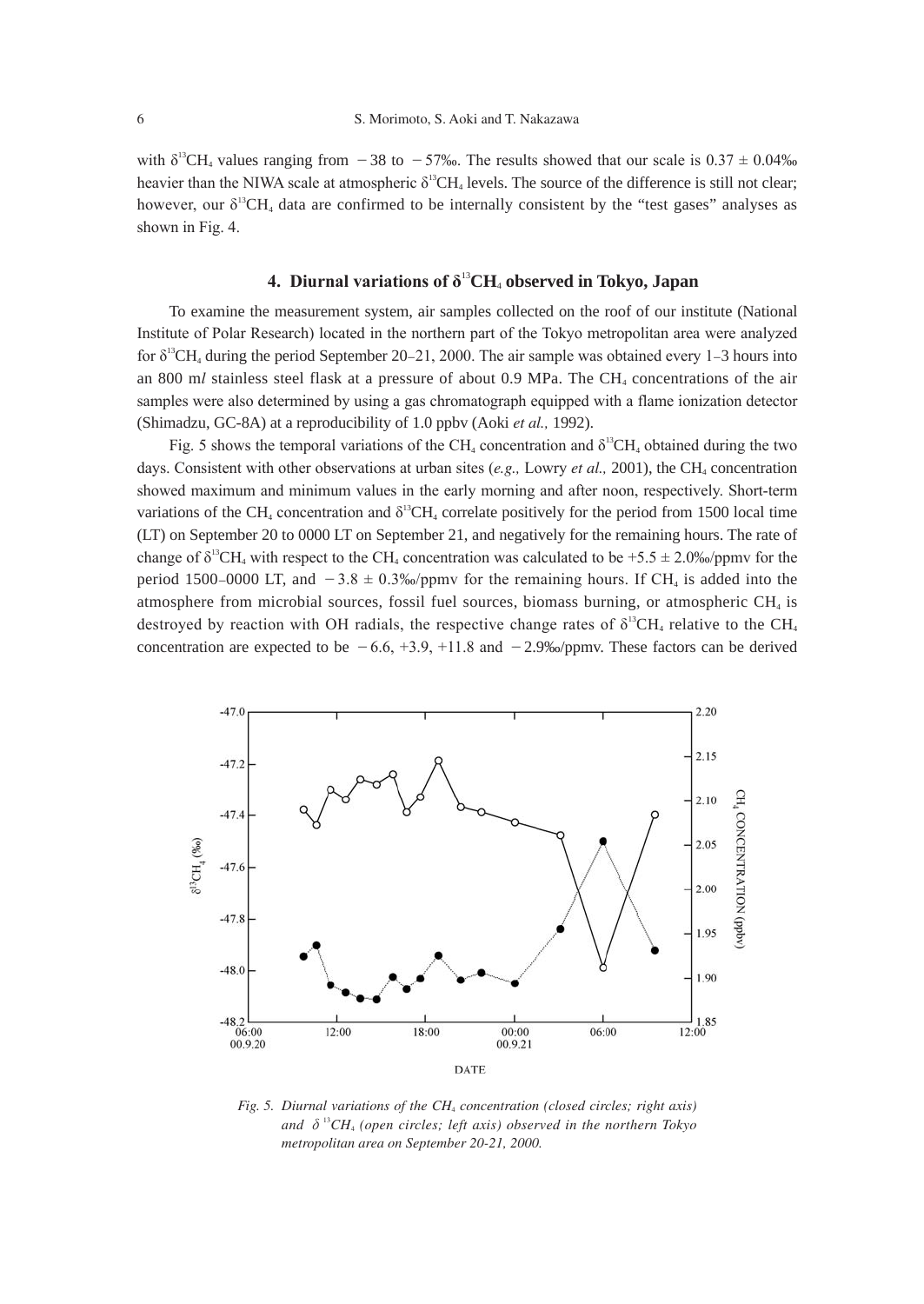from the single mixing relation (Keeling *et al.,* 1989) using the CH<sub>4</sub> concentration of 1.9 ppmy and  $\delta^{13}$ CH<sub>4</sub> of  $-47.4\%$  as background values, as well as the respective characteristic isotope ratios of  $-60$ ,  $-40$ ,  $-25$  and  $-53%$  for microbial, biomass burning, fossil fuel sources and OH sink. Taking the sensitivity factors into account, dominant causes of the observed CH<sub>4</sub> fluctuations could be ascribed to the fossil fuel source and OH sink for the 1500-0000 LT period, and microbial sources and OH sink for the remaining hours. Also found from Fig. 5 is that there are notable positive peak of the  $CH<sub>4</sub>$ concentration and negative peak of  $\delta^{13}CH_4$  from 0300 to 0900 LT on September 21. The change rate of  $\delta^{13}CH_4$  relative to the CH<sub>4</sub> concentration was calculated to be  $-4.9 \pm 0.3\%$ /ppmy for that period, suggesting that the peaks are caused mainly by microbial  $CH_4$  emissions. It is possible that  $CH_4$  released from local rivers and/or sewage wastewater accumulated in the stable lower atmosphere before sunrise.

### **5. Concluding remarks**

We have developed a high-precision measurement system for the carbon isotope ratio of atmospheric CH<sub>4</sub> ( $\delta^{13}$ CH<sub>4</sub>). This system is capable of analyzing  $\delta^{13}$ CH<sub>4</sub> at a reproducibility of 0.07<sub>%</sub> using a 100 ml air sample. It was confirmed from the diurnal cycle of  $\delta^{13}CH_4$  observed in Tokyo that this system enables us to investigate the sources of the observed CH4 fluctuations. Since the system only requires a small amount of air sample to determine the  $\delta^{13}CH_4$  value precisely, frequent observations of atmospheric  $\delta^{13}CH_4$  are possible by a grab-sampling method, even at remote sites such as Arctic or Antarctic stations.

#### **Acknowledgments**

We are grateful to Ms. Hiroko Nagamoto, National Institute of Polar Research, for her support of the CH<sub>4</sub> concentration and  $\delta^{13}$ CH<sub>4</sub> analyses. This work was partly supported by the Grants-in-Aid for Scientific Research Program (nos. 11208201 and 13740283) from the Ministry of Education, Culture, Sports, Science and Technology, Japan.

#### **References**

- Aoki, S., Nakazawa, T., Murayama, S. and Kawaguchi, S. (1992): Measurements of atmospheric methane at the Japanese Antarctic Station, Syowa. Tellus, **44B**, 273-281.
- Coplen, T. B., Kendall, C. and Hopple, J. (1983): Comparison of stable isotope reference samples. Nature, **302**, 236-238.
- Dlugokencky, E. J., Steele, L. P., Lang, P. M. and Masarie, A. (1994): The growth rate and distribution of atmospheric methane. J. Geophys. Res., **99** (D8), 17021-17043.
- Dlugokencky , E. J., Houweling, S., Bruhwiler, L., Masarie, K. A., Lang, P. M., Miller, J. B. and Tans, P. P. (2003): Atmospheric methane levels off: Temporary pause or a new steady state? Geophys. Res. Lett., **30**, doi:10.1029/ 2003GL018126.
- Etheridge, D. M., Steele, L. P., Francey, R. J. and Langenfelds, R. L. (1998): Atmospheric methane between 1000 AD and present: Evidence of anthropogenic emissions and climatic variability. J. Geophys. Res., **103** (D13), 15979-15993.
- Keeling, C. D., Bacastow, R. B., Carter, A. F., Piper, S. C., Whorf, T. P., Heimann, M., Mook, W. G. and Roeloffzen, H. (1989): A three-dimensional model of atmospheric CO<sub>2</sub> transport based on observed winds: 1. Analysis of observed data. Aspects of Climate Variability in the Pacific and the Western Americas, ed. by D. H. Peterson. Washington, D.C., Ame. Geophys. Union, 165-236.
- Lowe, D. C., Allan, W., Manning, M. R., Bromley, T., Brailsford, G., Ferretti, D., Gomez, A., Knobben, R., Martin, R., Mei, Z., Moss, R., Koshy, K. and Maata, M. (1999): Shipboard determinations of the distribution of <sup>13</sup>C in